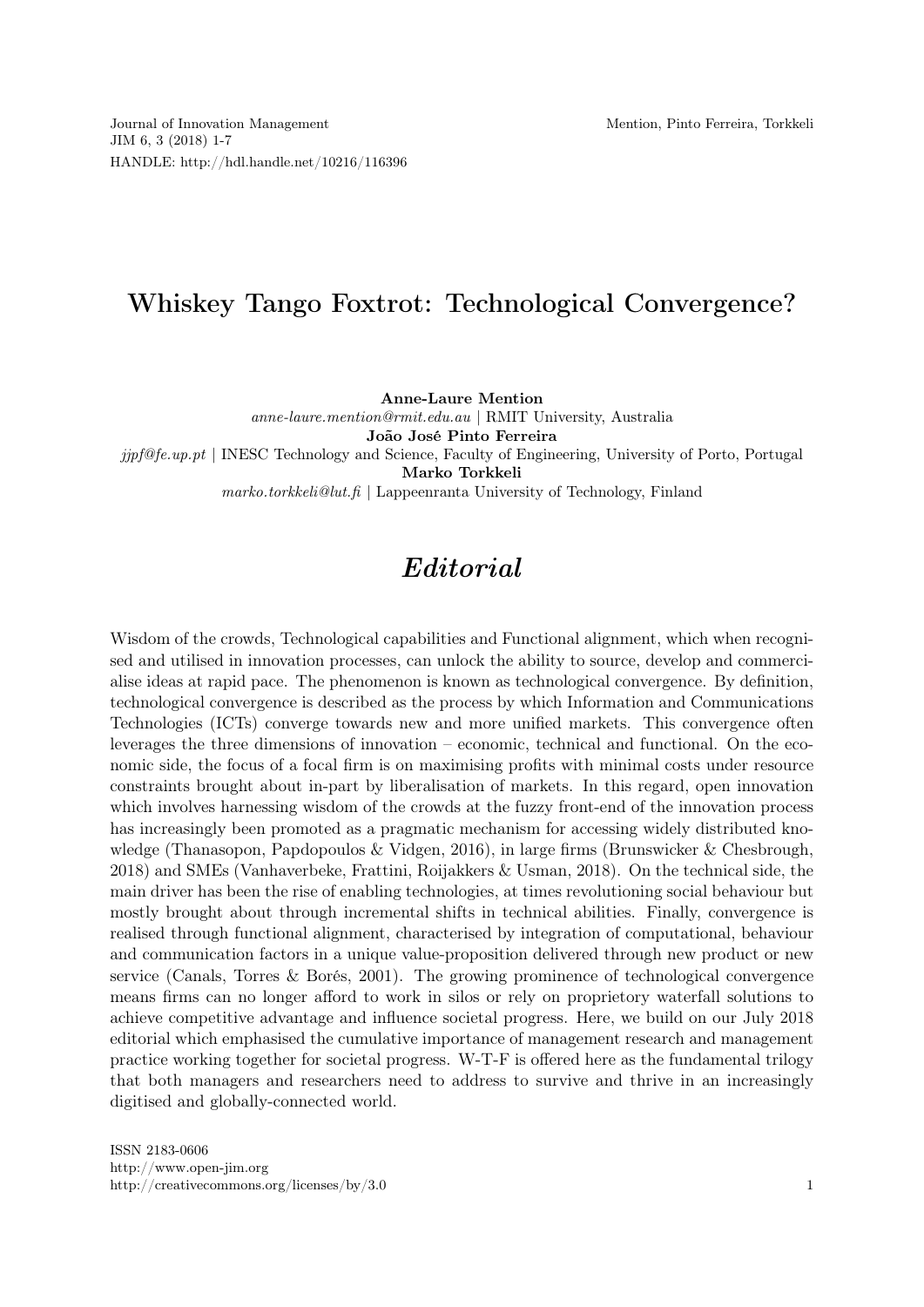Traditionally, firms have relied more on their internal capabilities for R&D, however in recent times, and especially since Chesbrough (2003) reignited the importance of wisdom of the crowds, a paradigmatic shift towards open innovation has been evident (Randhawa, Wilden & Hohberger, 2016). For firms, open innovation aids in coping with three main challenges – technological pace, market and behaviour uncertainty and the need for complementing resources. The possibilities of convergence in an open innovation setting emerges as firms signal their intentions to achieve economies of scale through horizontal co-operation and structure the value chain to reach new markets and increase profitability through vertical co-operation. At a firm level, these cooperations involve adoption of platforms that allow for sourcing, developing, managing and integrating the wisdom of crowds into innovation, both in its process and as the eventual product. With a growing need to foster mediums that cater for dynamic inclusion and expression of ideas, opinions, judgements and evaluations, firms are starting to realise the potential of social media in and for innovation (Marion, Barczak & Hultink, 2014; Pan et al., 2017). Social media in business not only serves as a mechanism to source ideas and and market products, but also helps to socialise, combine, externalise and internationalise knowledge across traditional boundaries (Scuotto, Del Giudice and Omeihe, 2017). But of course adoption of open and collaborative innovation processes require a shift in organisational mindset. Trust emerges as the core element of open innovation which at an inter-organisational level is about the trustworthiness of the crowd in general and close partners with whom the focal firm collaborates for innovation (Salampasis, Mention & Torkkeli, 2014). If embedded in the innovation process, trust can foster openness and knowledge exchange to deliver results faster, with less costs and lower resource requirements for the focal firm.

Technical abilities are equally important as the slack in time-to-market and leveraging stakeholder inputs continues to reduce. The so-called enabling technologies have emerged as a solution to rapid design, develop and deploy strategies. Key Enabling Technologies (KETs) provide foundations for complementary cross-disciplinary, multi-sector innovations. Robotic process automation (RPA), artificial intelligence (AI), virtual reality (VR) and blockhain are some examples of KETs. They are the enablers that provide foundations for complementary cross-disciplinary, multi-sector innovations and are the fundamental building blocks of the Industry 4.0 and digitalisation. KETs help firms address the many concerns of driving manufacturing innovation increased global competition, mass customisation and resource limitations. The economic impact of KETs is considerable (see Baumers, Dickens, Tuck & Hague,2016; Oesterreich & Teuteberg, 2016). The challenge though is in sensemaking of the environment (i.e. what is out there) and then sensegiving through strategic actions that align required capabilities for the innovation to be realised.

Understanding where in the convergence process can the firm create the greatest impact is part of unravelling the challenge. Another plausible approach is to focus on the value streams to identify unique value propositions and shape the convergence process in iteself (e.g. something like what Apple did with Ipods and Microsoft did with its Windows CE). Open innovationas-a-service is an emerging trending. Firms are realising that static partnerships are no longer viable amidst converging markets and there exists a strong need to develop agile and dynamic collaborative platforms and ecosystems, inclusive of start-ups, innovation hubs, accelarators, co-working environments, universities, research centres and others (Chesbrough, Vanherbeke & West, 2014). Often developing a more responsive business model begins with digitalisation of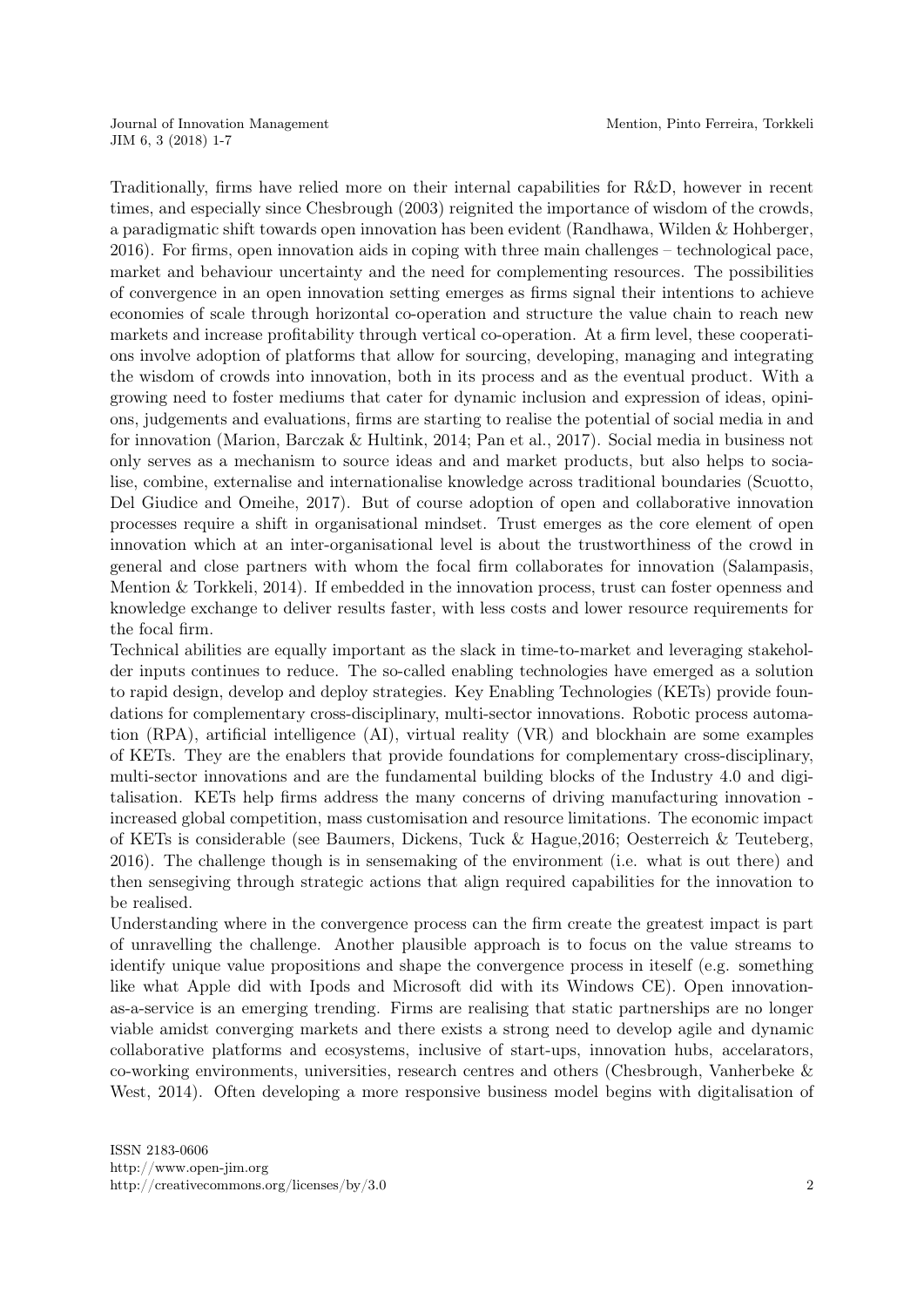workflow. For instance, where data accumulated in files and mainframes is streamlined into real time cloud-based processing. An exemplar case is that of Siemens. Siemens has been using neural networks to monitor its steel plants and improve efficiencies for decades. Nearly two and half years ago, it introduced Mindsphere a smart cloud for industry – in direct competition to GE's Predix. Mindsphere allows machine manufacturers to monitor machine fleets and servicing throughout the world. AI integrated in the turbines continuously learns the optimal combustion conditions through sensors and the result of this technological convergence is that Siemens has been able to reduce emissions in its gas turbines. The logic advanced through this example is that by converging workflow management with real-time decision-making and data capture capabilities can improve efficiencies and cost savings across a wide range of automation tasks. The underlying objective is to free human capital from performing repetitive mundane tasks and allow cognitive capacities to focus on problem solving, judgement and creativity tasks.

Once again, the need emerges to firms to foster organisational culture for innovation. This may mean obvious tasks of developing cross-disciplinary skills and fostering cross-cultural integration but it also calls for strategic signalling strategies to drive efficient open and collaborative processes (Constantiou & Kallinikos, 2015). These signals need to be aimed at blurring the long-established social, cognitive, organisational and functional boundaries, whereby the spatial distance between factors influencing human-side of innovation (Salampasis & Mention, 2017) are radically reframed. Nelson and Winter (1982, 2002) emphasised the need for organisational routines to conceive and crystallise the business-as-usual operating processes. Routines are a way to signal firm's appetite for learning from local and distance experiences or events (Nelson & Winter, 1982) and when treated as building blocks of organisation's core capabilities, they can provide important input into the strategic choices (Dosi, Nelson & Winter, 2001). Routines may be enacted through patenting process, venture sourcing processes, development of experimental test beds, cross-disciplinary collaborations, recognition and award programs, technological roadmapping and business foresight to name a few. Indeed, as Teece (2007) highlights, the strategic intent of a focal firm is often a reflection of the 'best fit' of its capabilities and the opportunities arising from the environmental scanning. Convergence trends tend to curate the sensemaking and road mapping strategies as firms move towards agile innovation methods encompassing generative work relationships to drive futuristic scenarios (Carmeli & Dothan, 2017).

By becoming more agile firms stand to benefit from improved ability to make sense and respond to customer-centric product development opportunities arising from technological convergence (Cardinal, Turner, Fern & Burton, 2011; Porter & Heppelmann, 2015). Over the next ten years a number of key trends and drivers are likely to influence KETs and their potential to revolutionise the way people, industry and society will behave from an economic, social, cultural and environmental perspective. Many broad societal factors will interact with KETs – increasing globalisation, change in customer demands and regulatory attitudes. A key challenge for firms in attracting, developing and retaining the right individuals with cross-disciplinary skills (the so-called T-shaped individuals) to remain relevant and drive profits. In this view, the scholarly work on university-industry collaboration (UIC) triple helix model (Calvert & Patel, 2003)is of particular relevance. Much has been said about the motivations and mechanisms for promoting UIC (Rasmussen & Sørheim, 2012; Temel & Glassman, 2013) as well as patterns and performance of UIC (Al-Ashaab et al., 2011; Ngar-yin Mah & Hills, 2014). Yet, little has been said about how technological convergence is shaping UIC and development of the next cohort of human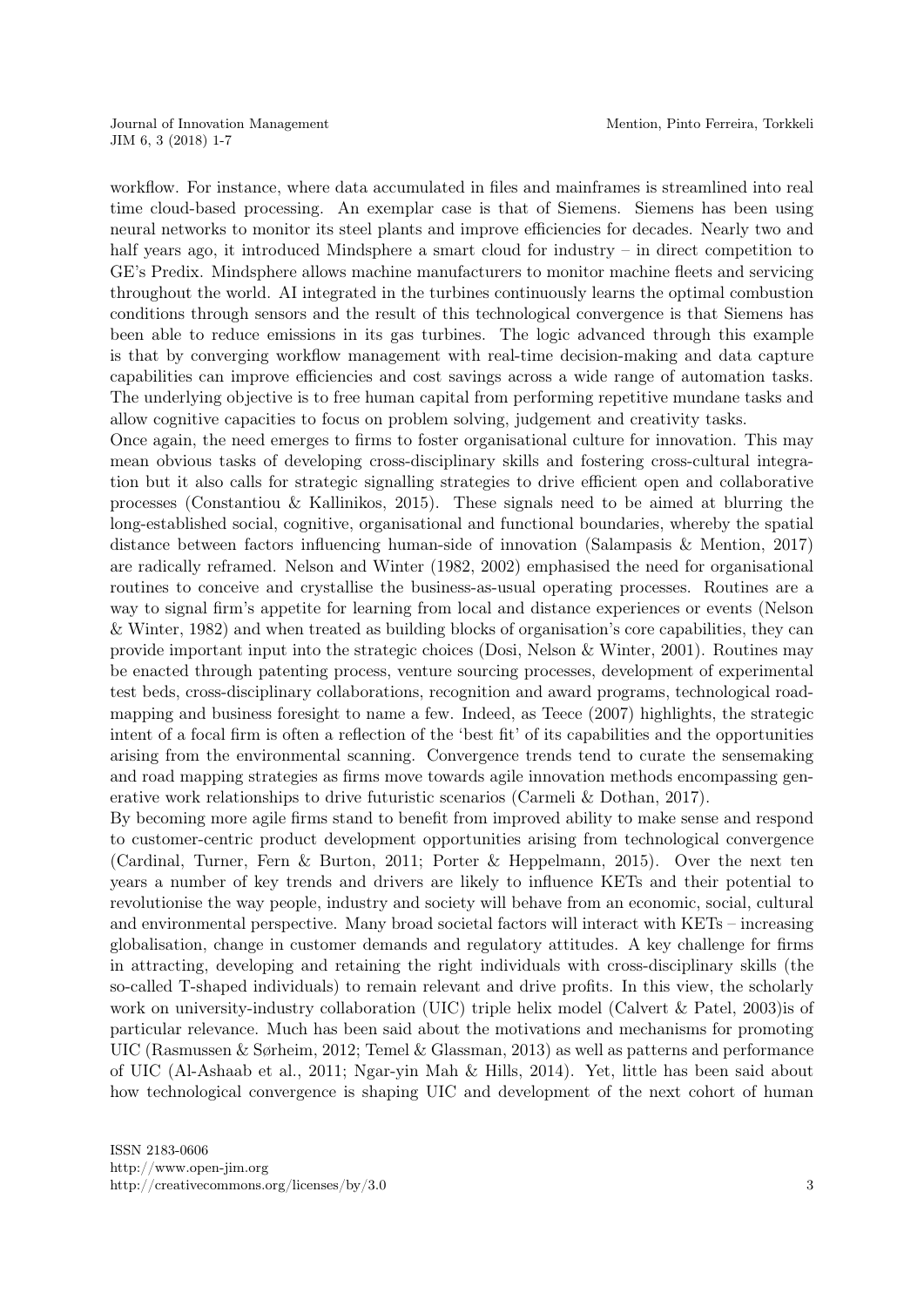capital. While some efforts have been made to understand which technologies fields are central to UIC (see Chang, 2017), many questions remain unanswered in relation to requirements for new curricula.

Naturally, the courses taught at universities should aim to assimilate new technology and talent trends alongside the appetite for breadth of knowledge rather than deepening disciplinary silos. As Kose and Sakata (2018) recently highligted, technological convergence in itself can be leveraged as a promoter of introduction to new skills sets, markets and sectors. Arguably, this calls for managers and academics to know what is out there, building 'work ready' skills and a culture of experimentation and entrepreneurial mindset – pushing the boundaries of ordinary to 'extra'ordinary thought and actions. An important paradigm in this view is to bring about a change in traditional university structures and education programs based on 'academic mastery' towards a more 'education-as-a-service' model. This shift is more than an university setting up innovation labs or a firm hiring university researchers to solve a problem. The shift to the new UIC paradigm of 'education-as-a-service' calls for deeper subject-matter training and fostering an entrepreneurial mindset whilst engaging learners in cross-disciplinary problem solving through targeted strategic partnerships, to deliver value as licensable products or services designed for societal progress. It may be so that the focus now needs to shift towards harnessing the convergence rather than solving a technological puzzle. Alignment and effective partnerships coupled with open and collaborative knowledge exchange environments remain providential for profits and progress.

For researchers, we draw attention to the role of managers and managerial cognition in innovation management. To understand how technological convergence is perceived, promoted and managed requires a closer examination of how external enviroment shapes a firm's strategy. The information collected from the environment in the process of scanning only becomes meaningful through interpretations and mental processes of the managers responsible for shaping a firm's strategy (Gavetti & Rivkin, 2007). In this view even organisational routines for innovation can be considered intrinsically linked to managerial cognition through interpretations of scenarios and strategic choices (Eggers & Kaplan, 2013). For practitioners we call for a developing a stronger voice. This voice needs to be purposefully directed to harness convergence and find ways to collaborate with universities in developing industrially relevant curricula and training programs. Developing platforms of knowledge exchange and strategic partnerships should remain a priority for managers to source and nurture talent. Symbolically, co-working spaces, innovation hackathons, participation in behavioural and cultural intelligence workshops and industrial PhD programs are some examples of cultivating a new mindset to routines and future of work. In summary, the task ahead brought about by technological convergence cannot be achieved through traditional methods. New and agile approaches are needed both from a research and practice perspective. Agility in innovation management can be infectious (Kahan, 2018), but requires a shift in mindset to look at problems in different ways, at times crushing the core assumptions and determining the true goals of work. In this view, W-T-F provide a basic yet valuable framework to advance science and practice of innovation.

Yours innovatively,

Anne-Laure Mention, João José Pinto Ferreira, Marko Torkkeli Editors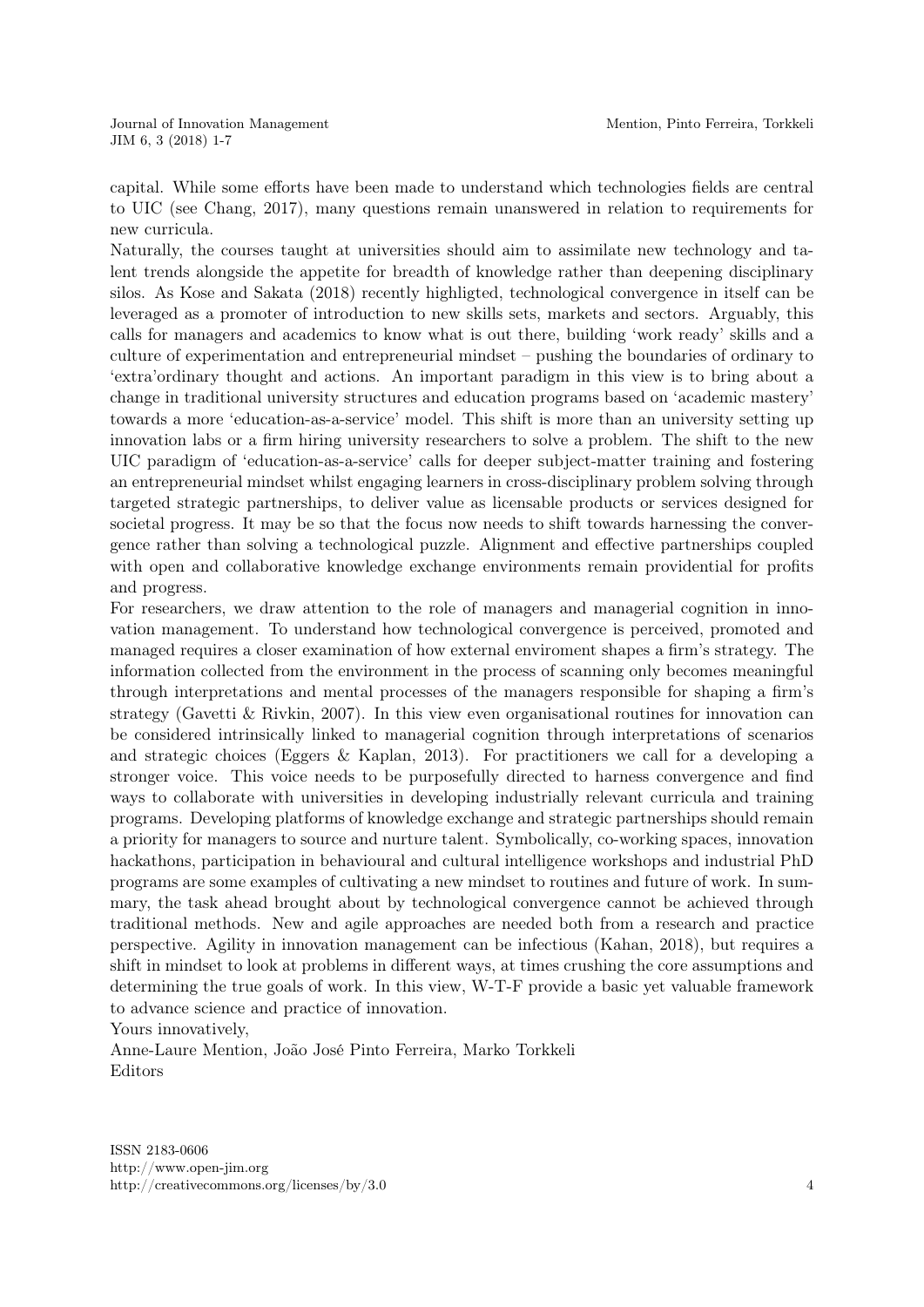Journal of Innovation Management JIM 6, 3 (2018) 1-7

## References

Al-Ashaab, A., Flores, M., Doultsinou, A. and Magyar, A., 2011. A balanced scorecard for measuring the impact of industry–university collaboration. Production Planning & Control, 22(5-6), pp.554-570.

Baumers, M., Dickens, P., Tuck, C. and Hague, R., 2016. The cost of additive manufacturing: machine productivity, economies of scale and technology-push. Technological Forecasting and Social Change, 102, pp.193-201.

Brunswicker, S. and Chesbrough, H., 2018. The Adoption of Open Innovation in Large Firms: Practices, Measures, and Risks A survey of large firms examines how firms approach open innovation strategically and manage knowledge flows at the project level. Research-Technology *Management*,  $61(1)$ , pp.35-45.

Calvert, J. and Patel, P., 2003. University-industry research collaborations in the UK: bibliometric trends. Science and public policy,  $30(2)$ , pp.85-96.

Canals, C.S., Torres, R. and Borés, C., 2001. Technological convergence: a strategic perspective. Documents de Treball del Departament d'Economia (Universitat de Girona), 2 , pp.1- 31.

Cardinal, L.B., Turner, S.F., Fern, M.J. and Burton, R.M., 2011. Organizing for product development across technological environments: Performance trade-offs and priorities. Organization Science, 22(4), pp.1000-1025.

Carmeli, A. and Dothan, A., 2017. Generative work relationships as a source of direct and indirect learning from experiences of failure: Implications for innovation agility and product innovation. Technological Forecasting and Social Change, 119 , pp.27-38.

Chang, S.H., 2017. The technology networks and development trends of university-industry collaborative patents. Technological Forecasting and Social Change, 118 , pp.107-113.

Chesbrough, H., 2003. The logic of open innovation: managing intellectual property. California Management Review, pp.33-58.

Chesbrough, H., Vanhaverbeke, W. and West, J. eds., 2014. New frontiers in open innovation. London: Oxford.

Constantiou, I.D. and Kallinikos, J., 2015. New games, new rules: big data and the changing context of strategy. Journal of Information Technology,  $30(1)$ , pp.44-57.

Dosi, G., Nelson, R. and Winter, S. eds., 2001. The nature and dynamics of organizational capabilities. London: Oxford.

Eggers, J.P. and Kaplan, S., 2013. Cognition and capabilities: A multi-level perspective. Academy of Management Annals,  $7(1)$ , pp.295-340.

Gavetti, G. and Rivkin, J.W., 2007. On the origin of strategy: Action and cognition over time. Organization Science,  $18(3)$ , pp.420-439.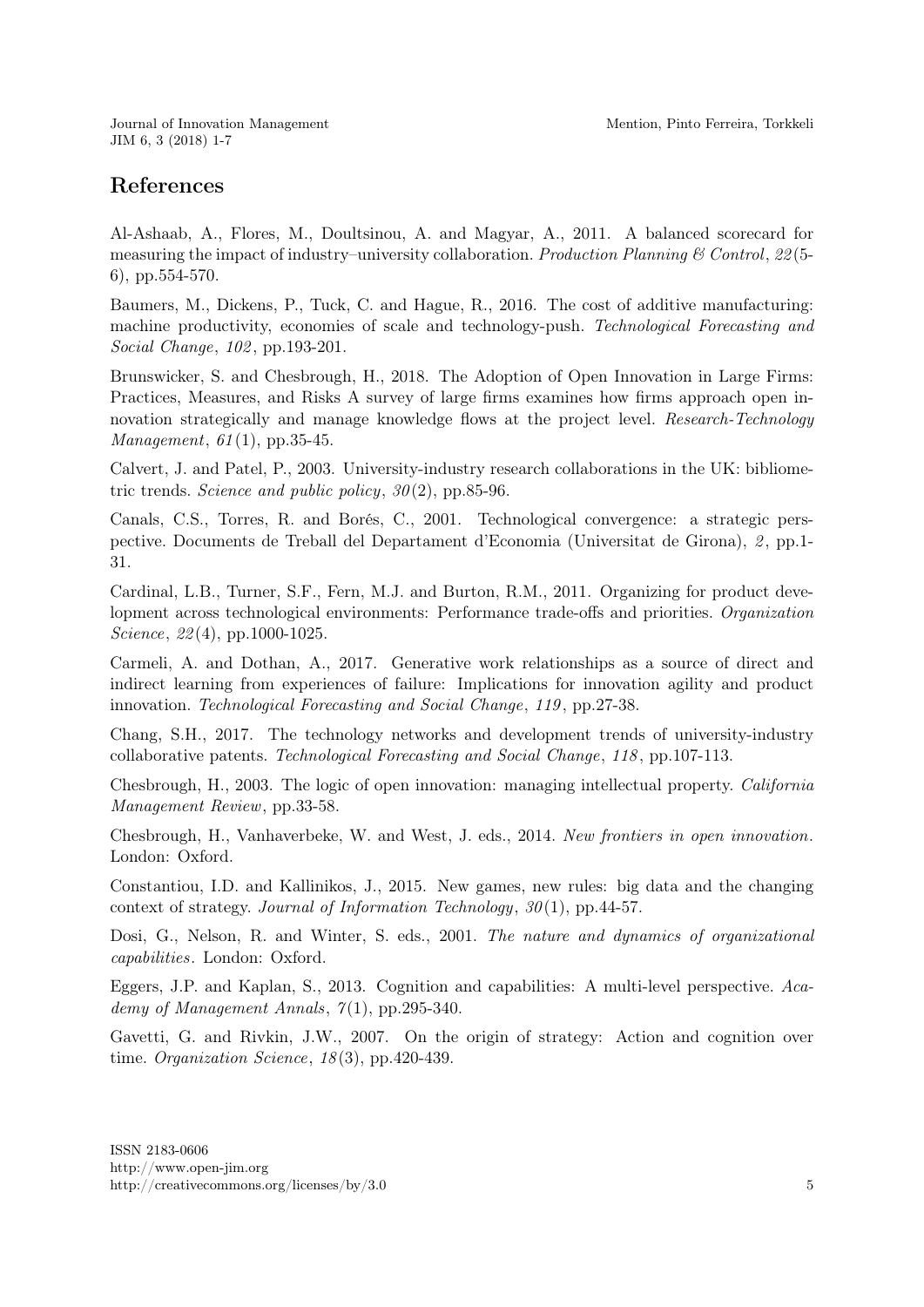Journal of Innovation Management JIM 6, 3 (2018) 1-7

[Kahan,](https://www.emeraldinsight.com/author/Kahan%2C+Seth) S. 2018. The Age of Agile: a guide to a revolution in innovation management. Strategy  $\mathscr$ *E Leadership*,  $\mathscr{A}6(2)$ , pp. 48-49.

Kose, T. and Sakata, I., 2018. Identifying technology convergence in the field of robotics research. Technological Forecasting and Social Change. (In press).

Marion, T.J., Barczak, G. and Hultink, E.J., 2014. Do social media tools impact the development phase? An exploratory study. Journal of Product Innovation Management, 31 , pp.18-29.

Nelson, R.R. and Winter, S.G., 1982. The Schumpeterian tradeoff revisited. The American Economic Review, 72 (1), pp.114-132.

Nelson, R.R. and Winter, S.G., 2002. Evolutionary theorizing in economics. Journal of Economic Perspectives,  $16(2)$ , pp.23-46.

Ngar-yin Mah, D. and Hills, P., 2014. Collaborative governance for technological innovation: a comparative case study of wind energy in Xinjiang, Shanghai, and Guangdong. Environment and Planning C: Government and Policy, 32 (3), pp.509-529.

Oesterreich, T.D. and Teuteberg, F., 2016. Understanding the implications of digitisation and automation in the context of Industry 4.0: A triangulation approach and elements of a research agenda for the construction industry. Computers in Industry, 83 , pp.121-139.

Pan, Z., Lu, Y., Wang, B. and Chau, P.Y., 2017. Who Do You Think You Are? Common and Differential Effects of Social Self-Identity on Social Media Usage. Journal of Management Information Systems,  $34(1)$ , pp.71-101.

Porter, M.E. and Heppelmann, J.E., 2015. How smart, connected products are transforming companies. Harvard Business Review, 93 (10), pp.96-114.

Randhawa, K., Wilden, R. and Hohberger, J., 2016. A bibliometric review of open innovation: Setting a research agenda. Journal of Product Innovation Management, 33 (6), pp.750-772.

Rasmussen, E. and Sørheim, R., 2012. How governments seek to bridge the financing gap for university spin-offs: Proof-of-concept, pre-seed, and seed funding. Technology Analysis  $\mathcal{B}$ Strategic Management, 24 (7), pp.663-678.

Salampasis, D. and Mention, A.L., 2017. Open Innovation: Unveiling the Power of the Human Element. Singapore: World Scientific Publishing Co.

Salampasis, D., Mention, A.L. and Torkkeli, M., 2014. Open innovation and collaboration in the financial services sector: exploring the role of trust. International Journal of Business Innovation and Research,  $8(5)$ , pp. 466-484.

Scuotto, V., Del Giudice, M. and Obi Omeihe, K., 2017. SMEs and mass collaborative knowledge management: toward understanding the role of social media networks. Information Systems Management, 34 (3), pp.280-290.

Teece, D.J., 2007. Explicating dynamic capabilities: the nature and microfoundations of (sustainable) enterprise performance. Strategic Management Journal, 28 (13), pp.1319-1350.

Temel, S. and Glassman, B., 2013. Examining university-industry collaboration as a source of